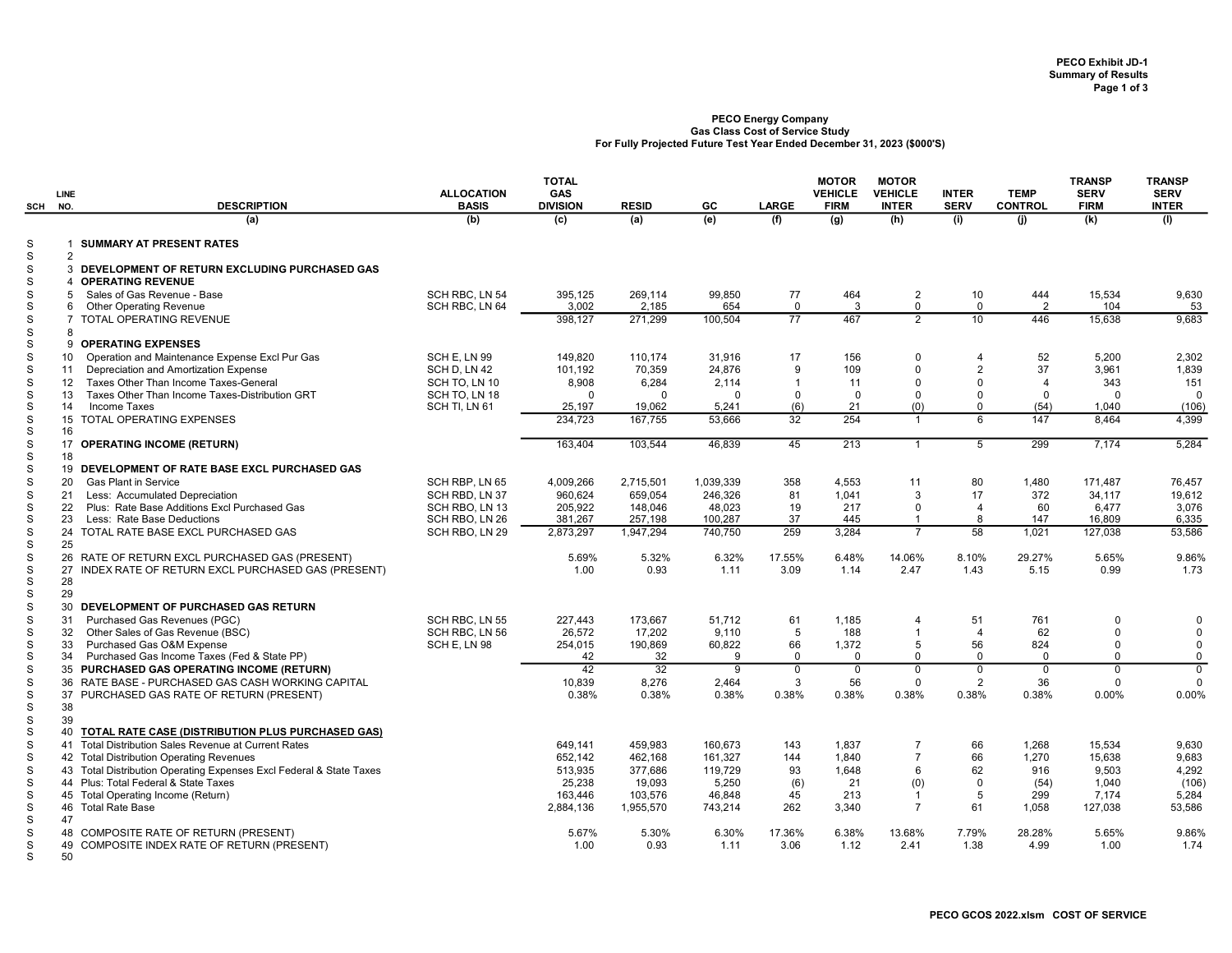PECO GCOS 2022.xlsm COST OF SERVICE

## PECO Energy Company Gas Class Cost of Service Study For Fully Projected Future Test Year Ended December 31, 2023 (\$000'S)

| SCH                                  | LINE<br>NO.          | <b>DESCRIPTION</b>                                                                                                                   | <b>ALLOCATION</b><br><b>BASIS</b> | <b>TOTAL</b><br><b>GAS</b><br><b>DIVISION</b> | <b>RESID</b>                 | GC                         | <b>LARGE</b>         | <b>MOTOR</b><br><b>VEHICLE</b><br><b>FIRM</b> | <b>MOTOR</b><br><b>VEHICLE</b><br><b>INTER</b> | <b>INTER</b><br><b>SERV</b> | <b>TEMP</b><br><b>CONTROL</b> | <b>TRANSP</b><br><b>SERV</b><br><b>FIRM</b> | <b>TRANSP</b><br><b>SERV</b><br><b>INTER</b> |
|--------------------------------------|----------------------|--------------------------------------------------------------------------------------------------------------------------------------|-----------------------------------|-----------------------------------------------|------------------------------|----------------------------|----------------------|-----------------------------------------------|------------------------------------------------|-----------------------------|-------------------------------|---------------------------------------------|----------------------------------------------|
|                                      |                      | (a)                                                                                                                                  | (b)                               | (c)                                           | (a)                          | (e)                        | (f)                  | $\overline{g}$                                | (h)                                            | (i)                         | (i)                           | (k)                                         | (1)                                          |
| S<br>$\mathbf S$                     | 52                   | 51 EQUALIZED RETURN AT PROPOSED ROR OF 7.68%                                                                                         |                                   |                                               |                              |                            |                      |                                               |                                                |                             |                               |                                             |                                              |
| S<br>$\mathbf S$                     | 54                   | 53 DEVELOPMENT OF RETURN EXCL PURCHASED GAS (EQUALIZED RATE)                                                                         |                                   |                                               |                              |                            |                      |                                               |                                                |                             |                               |                                             |                                              |
| S<br>$\mathbf S$<br>$\mathbf S$<br>S | 57                   | 55 Rate Base Excluding Purchased Gas<br>56 Change in Operating Income (Rate Base * (7.68% - ROR (Present)))<br>58 OPERATING REVENUES | SCH S. LN 24                      | 2,873,297<br>57,265<br>7.68%                  | 1,947,294<br>46,008<br>7.68% | 740,750<br>10,051<br>7.68% | 259<br>(26)<br>7.68% | 3,284<br>39<br>7.68%                          | $\overline{7}$<br>(0)<br>7.68%                 | 58<br>(0)<br>7.68%          | 1,021<br>(221)<br>7.68%       | 127,038<br>2,583<br>7.68%                   | 53,586<br>(1, 169)<br>7.68%                  |
| S                                    |                      | 59 Change in Revenue (Change in Return * 1.414)                                                                                      |                                   | 80.991                                        | 65.070                       | 14.215                     | (36)                 | 56                                            | (1)                                            | (0)                         | (312)                         | 3,652                                       | (1,653)                                      |
| $\mathbf S$<br>S<br>$\mathbf S$      | 62                   | 60 Distribution Base Rate Revenue (Present Rates)<br>61 Total Dist Base Rate Revenue (Proposed Rate)                                 | SCH S, LN 5<br>CALCULATED         | 395,125<br>476.117                            | 269,114<br>334,184           | 99,850<br>114,065          | 77<br>41             | 464<br>520                                    | $\overline{2}$<br>$\overline{1}$               | 10 <sup>1</sup><br>10       | 444<br>132                    | 15,534<br>19,187                            | 9,630<br>7,976                               |
| $\mathbf S$<br>S                     |                      | 63 Forfeited Discounts Revenues<br>64 Other Operating Revenue (Present Rates)                                                        | CALCULATED<br>SCH S, LN 6         | 161<br>3,002                                  | 129<br>2.185                 | 28<br>654                  | (0)<br>$\Omega$      | $\mathbf 0$<br>3                              | (0)<br>$\mathbf{0}$                            | (0)<br>$\mathbf 0$          | (1)<br>2                      | $\overline{7}$<br>104                       | $^{(3)}_{53}$                                |
| $\mathbf S$<br>$\mathbf S$<br>S      | 66                   | 65 TOTAL OPERATING REVENUES<br>67 OPERATING EXPENSES                                                                                 |                                   | 479,279                                       | 336,499                      | 114,748                    | 41                   | 523                                           | $\overline{1}$                                 | 10                          | 133                           | 19,298                                      | 8,026                                        |
| S                                    | 68                   | Operation and Maintenance Expense Excl Pur Gas                                                                                       | SCH S. LN 10                      | 149.820                                       | 110.174                      | 31.916                     | 17                   | 156                                           | $\mathbf 0$                                    | $\overline{4}$              | 52                            | 5.200                                       | 2,302                                        |
| S                                    | 69                   | Depreciation and Amortization Expense                                                                                                | SCH S. LN 11                      | 101,192                                       | 70,359                       | 24,876                     | 9                    | 109                                           | $\Omega$                                       | 2                           | 37                            | 3,961                                       | 1,839                                        |
| S                                    | 70                   | <b>Additional Bad Debt Expense</b>                                                                                                   | CALCULATED                        | 264                                           | 212                          | 46                         | (0)                  | $\Omega$                                      | (0)                                            | (0)                         | (1)                           | 12                                          | (5)                                          |
| $\mathbf S$                          | 71                   | Additional PUC / OTS & SBA Fee Expense                                                                                               | CALCULATED                        | 353                                           | 283                          | 62                         | (0)                  | $\mathbf 0$                                   | (0)                                            | (0)                         | (1)                           | 16                                          | (7)                                          |
| $\mathbf S$                          | 72                   | Taxes Other Than Income Taxes-General                                                                                                | SCH S, LN 12                      | 8,908                                         | 6,284                        | 2,114                      |                      | 11                                            | 0                                              | 0                           | 4                             | 343                                         | 151                                          |
| S                                    | 73                   | Taxes Other Than Income Taxes-Distribution GRT                                                                                       | SCH S, LN 13                      | $\Omega$                                      | $\Omega$                     | $\Omega$                   | $\Omega$             | $\Omega$                                      | $\Omega$                                       | $\Omega$                    | $\Omega$                      | $\Omega$                                    | $\Omega$                                     |
| S                                    |                      | 74 TOTAL OPERATING EXPENSES BEFORE TAXES                                                                                             |                                   | 260,537                                       | 187,313                      | 59,015                     | 26                   | 276                                           |                                                | 6                           | $\overline{90}$               | 9,531                                       | 4,280                                        |
| S<br>$\mathbf S$                     | 75<br>76             | State and Federal Income Taxes @ Effective Tax Rate<br>State and Federal Income Taxes @ Statutory Rates                              | CALCULATED<br>CALCULATED          | (25, 197)<br>23,268                           | (19,062)<br>18,694           | (5,241)<br>4,084           | 6<br>(10)            | (21)                                          | $\mathbf 0$<br>(0)                             | (0)<br>(0)                  | 54<br>(90)                    | (1,040)<br>1,049                            | 106                                          |
| S                                    |                      | 77 TOTAL OPERATING EXPENSES                                                                                                          |                                   | 258,608                                       | 186.945                      | 57,858                     | 21                   | 16<br>271                                     | $\overline{1}$                                 | $\overline{5}$              | 55                            | 9.541                                       | (475)<br>3,911                               |
| S                                    | 78                   |                                                                                                                                      |                                   |                                               |                              |                            |                      |                                               |                                                |                             |                               |                                             |                                              |
| S<br>S                               | 80                   | 79 NET OPERATING INCOME EXCL PURCHASED GAS                                                                                           |                                   | 220,671                                       | 149,553                      | 56,890                     | 20                   | 252                                           | $\overline{1}$                                 | $\overline{4}$              | 78                            | 9,757                                       | 4,115                                        |
| S                                    | 81                   | BASE RATE SALES EXCL PUR GAS @ EQUALIZED ROR 7.68%                                                                                   |                                   | 476,117                                       | 334,184                      | 114,065                    | 41                   | 520                                           |                                                | 10                          | 132                           | 19,187                                      | 7,976                                        |
| S<br>S                               | 82                   | 83 TOTAL REVENUE EXCL PUR GAS INCREASE/DECREASE                                                                                      |                                   | 81,152                                        | 65.200                       | 14,243                     | (36)                 | 56                                            | (1)                                            | (0)                         | (313)                         | 3,660                                       | (1,657)                                      |
| S<br>S<br>S<br>S<br>S                | 85<br>86<br>87<br>88 | 84 REVENUE INCREASE(DECREASE) TO RETAIL EXCL PUR GAS REVENUES (%)                                                                    |                                   | 20.54%                                        | 24.23%                       | 14.26%                     | -46.98%              | 12.05%                                        | $-37.62%$                                      | $-3.42%$                    | $-70.37%$                     | 23.56%                                      | $-17.20%$                                    |

S 91 92